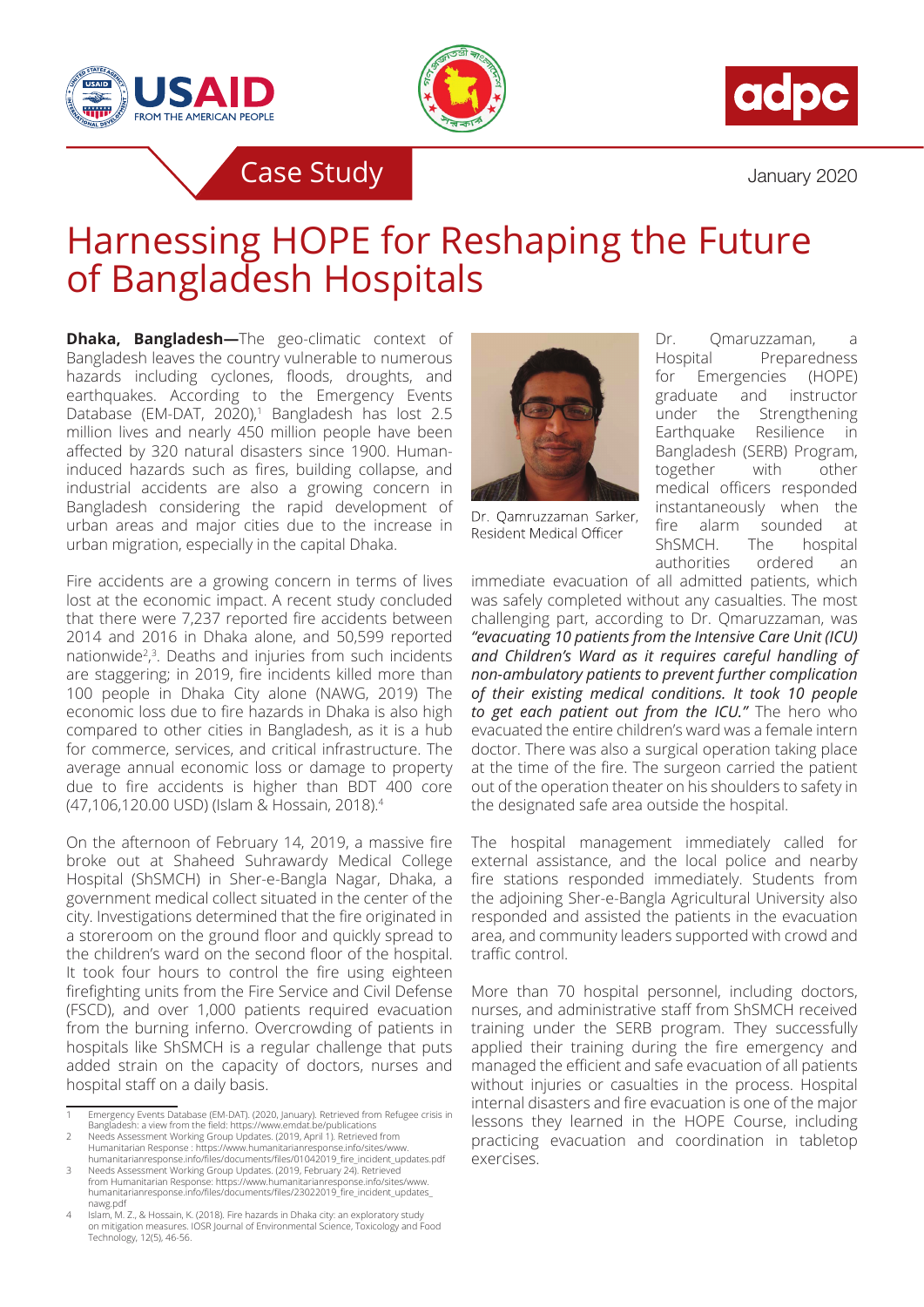

*Evacuation of patients from Shaheed Suhrawardy Medical College, Dhaka Photo Source: Shaheed Suhrawardy Medical College Hospital, Dhaka*



Md. Khurshid Alam. Sr Staff Nurse

Another HOPE graduate, Md. Khurshid Alam, is a Senior Staff Nurse and was present on the day of the incident. *"I was on duty in the emergency department. I suddenly saw smoke behind the Children's Ward and called 999 immediately. When the fire broke out, the director of the hospital and other senior doctors rushed to the location immediately. We evacuated* 

*the Children's Ward first and provided the patients portable oxygen cylinders. We moved the patients to the open field in front of the hospital to safety."*

Md. Khurshid Alam expressed that he had the skills and confidence to respond during the emergency due to his previous training. *"I have completed training, so I know what the process of evacuation is. We contacted the nearby police station, the FSCD, and neighboring hospitals for help. We segregated the patients based on their severity and type of disease, as we learned in triage during my HOPE training. We prioritized the transfer of serious patients to other hospitals while other patients were treated by the medical team at the evacuation area and transferred later on."*

Approximately 100 patients were safely transferred to other hospitals during the fire emergency, some of which were returned to ShSMCH the night after the fire was declared under control by the FSCD, and placed in wards that were not affected by the blaze. The remaining patients were transported back the following day as the hospital began the recovery process and gradually returned to normal hospital operations.

Alam added, *"Since I have received training on HOPE organized by ADPC, I was not at all afraid or puzzled during this unexpected situation. I consoled the relatives of the patients to calm them down and helped them avoid panic. I am thankful to ADPC for providing us with a comprehensive training, and I think every person working in the health sector would benefit from the training."* 



Abdul Hannan Miah, Sr. Staff Nurse

Abdul Hannan Miah, Senior Staff Nurse, arrived after the fire began as he was off duty at the time of the incident. He saw patients that had been evacuated and immediately provided primary treatment as required and attended to their needs to ensure that they were safe and stable. He also helped with the transfer of patients to nearby hospitals.

Dr. Qamruzzaman provided more insight about the training: *"I participated in all the training programs and I found them interesting as all of the contents of the HOPE and Hospital Incident Command System (HICS) training and workshop materials were different. During my basic medical education in university, I never learned about disaster risk management or preparedness of hospitals from disasters. I did not think we were ready for any disaster. After this incident, we realized the importance of training, regular meetings, and simulation exercises."* 

After the fire incident at ShSMCH, Dr. Qamruzzaman was motivated to review the hospital's emergency plans and update it regularly. He also proposed an emergency response system at the hospital level. One of the major challenges he discussed is the quick turn over of trained medical staff at ShSMCH. This is part of the government system that rotates medical staff throughout the country. As such, to keep up with these changes, continuous training and refresher trainings are required so as not to disrupt the preparedness activities that have already been initiated by trained professionals in the hospital.

The hospital now conducts regular meetings with the Hospital Director and all medical officers and managerial staff regarding emergency preparations. A committee for HICS was also established based on the hospital emergency response plan. HOPE training has been introduced to medical interns who act as volunteers during emergencies. Additionally, ShSMCH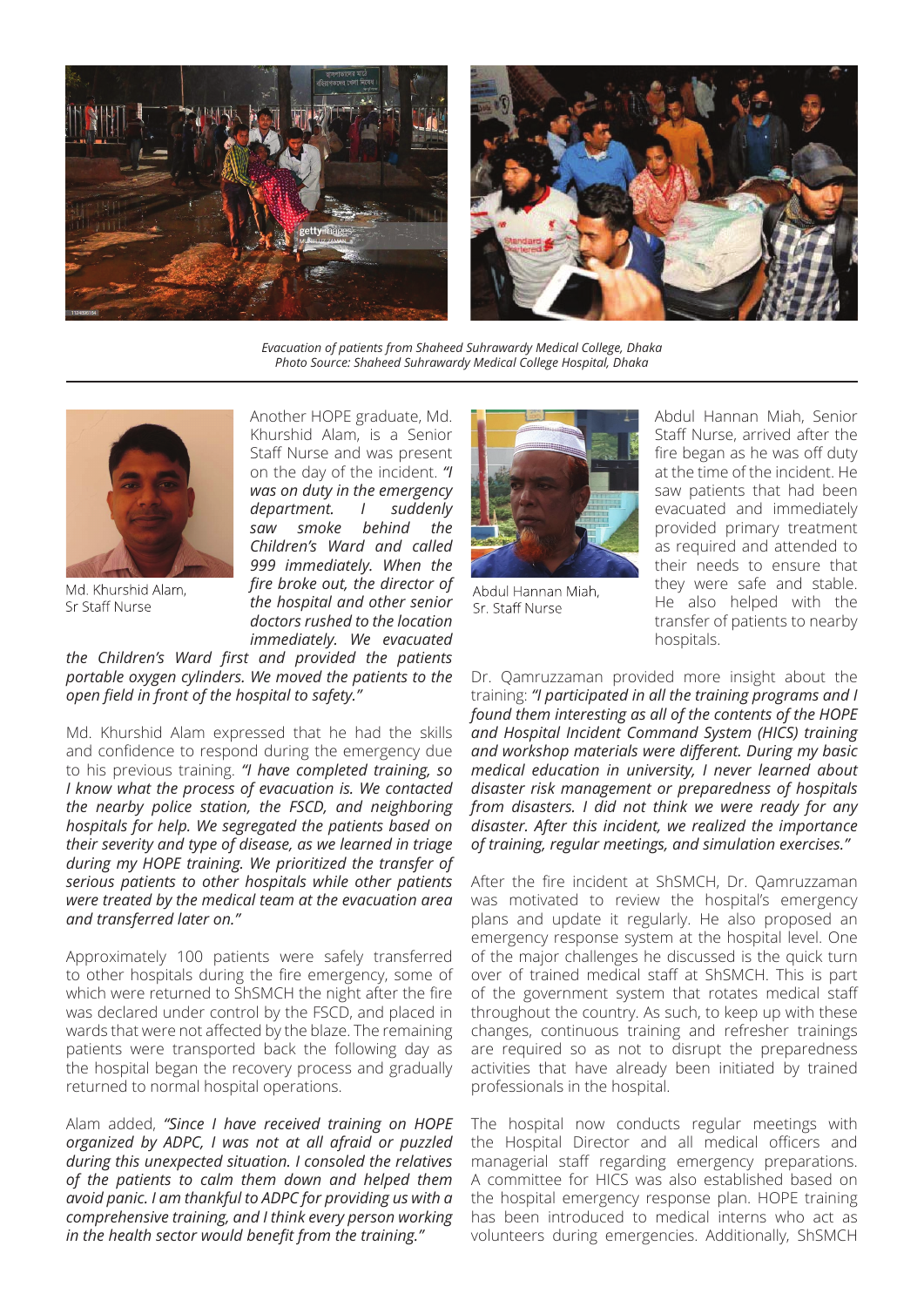now conducts regular drills with all hospital personnel with support from the FSCD.

## **Inspiration from SERB**

After the Rana Plaza building collapsed in April 2013, ADPC in partnership with the Government of Bangladesh initiated the SERB Program in June 2013 with support from USAID. The objective of the program is to enhance the capacity of public hospitals and urban community volunteers to effectively respond to emergencies.

Under the SERB program, more than 70 doctors and nurses from ShSMCH have been trained on Hospital Preparedness for Emergencies (HOPE) and Hospital Incident Command System (HICS). Under SERB, technical support has also been provided to the hospital by conducting a hospital risk assessment that provided important information on hazards and vulnerabilities that have the potential to disrupt the hospital's ability to provide lifesaving services during a hazard impact. The result of the assessment was used to further develop the emergency response plan for the hospital. The plan was eventually tested by ADPC through a simulation exercise.



Hospital staff complete a group exercise during the HICS training. Photo Source: SERB Program

ShSMCH's active engagement in preparedness helped the fire emergency to be handled effectively and prevented injuries and loss of lives for patients and hospital personnel. As Dhaka City continues its progress towards development, critical infrastructure and services provided by hospitals should be able to cope with the increasing demand of the everchanging risk landscape and withstand the impact of various hazards that constantly pose a threat in the normal operations of healthcare services.

The following are key recommendations to enhance hospital preparedness and facilitate reshaping the future of hospitals in Bangladesh.

## **1. Continuous learning and training should be integrated as an essential part of human resource development programs in hospitals.** This includes the following:

- Job descriptions of all hospital personnel should include their role in all phases of DRM.
- Orientation and in-service training of new staff should include the hospital emergency management system and response plan. This includes refresher trainings and providing updates of revised procedures.
- Recognition, awards and/or incentives should be provided for outstanding hospital staff who demonstrate active involvement in preparedness activities, including response and recovery undertakings.
- Use DRM achievements as one of the criteria for promotions and salary adjustments.

## **2. Establish a hospital DRM program** that includes:

- A hospital policy that will provide a legal mandate in implementing DRM activities all year round.
- The establishment of a hospital DRM Committee with clear roles and responsibilities of members, including authority to enforce, monitor and report DRM activities.
- The appointment of a focal person on hospital DRM that will support the DRM Committee to coordinate and plan activities.
- The implementation of regular hospital risk assessments to identify priority interventions in reducing disaster risks, as well as hospital capacities that require development for emergency response. The result will be the basis for the annual DRM work plan for the hospital with a corresponding budget to support activities such as assessments, planning, trainings, equipping, and simulation exercises.

**3. Integrate a practice of continuous improvement in DRM as an integral part of the hospitals' organizational culture.** The practice of conducting after action reviews, lessons learned, and improvement action planning should be a regular part of the institutional culture.

**4. Develop partnerships and networking with other local area hospitals and other stakeholders** including local health authorities like District Civil Surgeons, the Upazila Health and Family Planning Officer, local police, Fire Service and Civil Defense and its fire stations, local Bangladesh Red Crescent Society and other local volunteer groups. Local area plans can be developed to formalize the coordination and mutual aid agreements among partners and members of the local area network to facilitate response, including joint preparedness activities like risk assessments, trainings, and planning and simulation exercises.